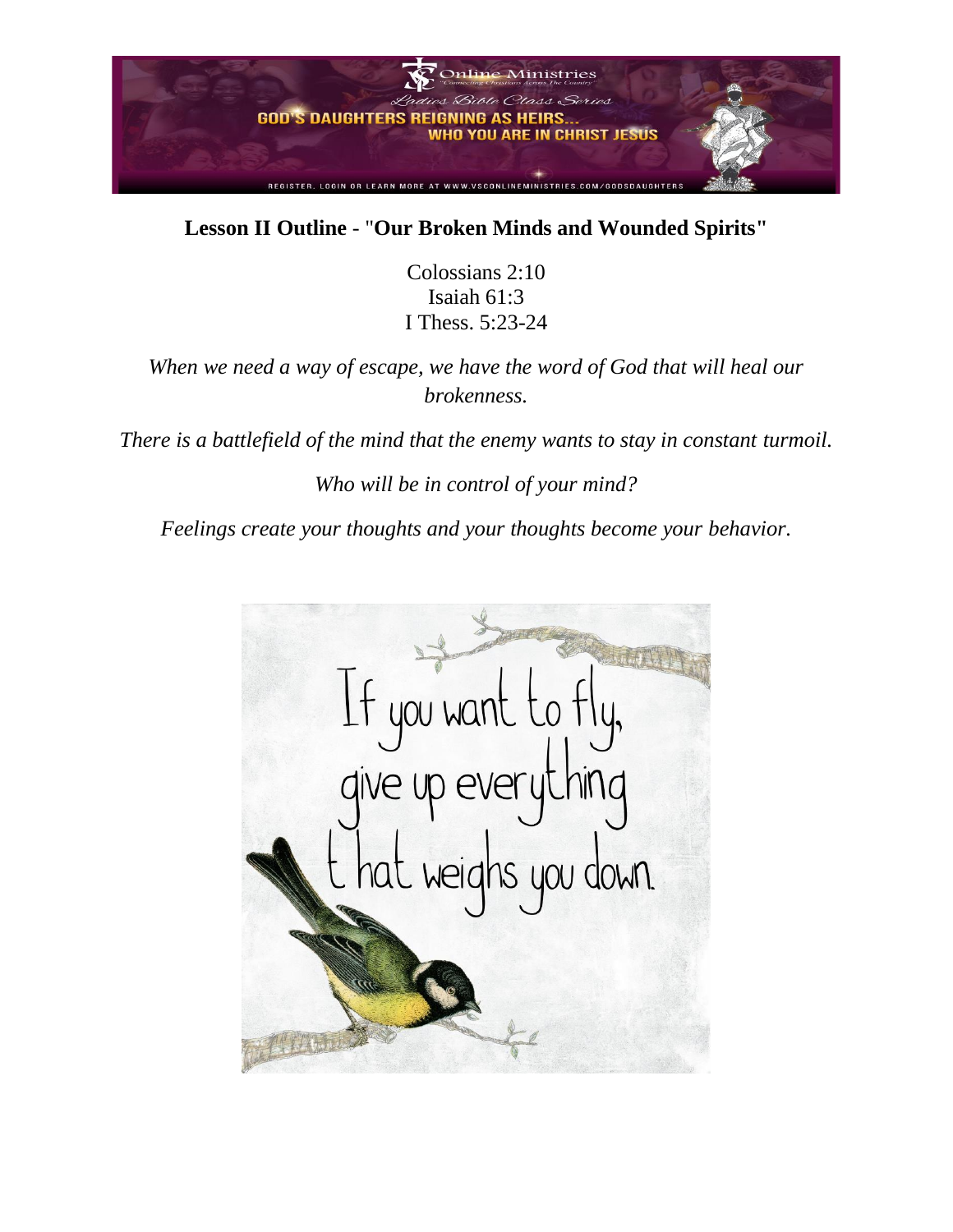

### **I. Restoring Shattered Relationships**

- Rebuild the relationship that matters the most- that is the relationship with you and God.
- We try to handle horizontal situations without consulting our vertical creator.
- Can your bones live? Are your bones dry? Can you be restored.
- Speak to your dry bones (areas that have been shattered) by using the word of God to align your
- The enemy wants your life to remain shattered but God desires for you to live and abundant life.
- Do not allow the enemy to keep you in a shattered space.
- The objective word of God needs to become the subjective part of your life.
- If you wan to be free; you must recognize what the truth really is in your life.
- The enemy wants you to live in your past; your past is what you allow to define you.
- Your past does not dictate what or who you are; It is your relationship with God that will keep you being whole.
- God is concerned with making your shattered life whole by having close relationship with him.
- We defeat the enemy in the battlefield of the mind by allowing ourselves to be dependent on God and not dependent on our feelings.

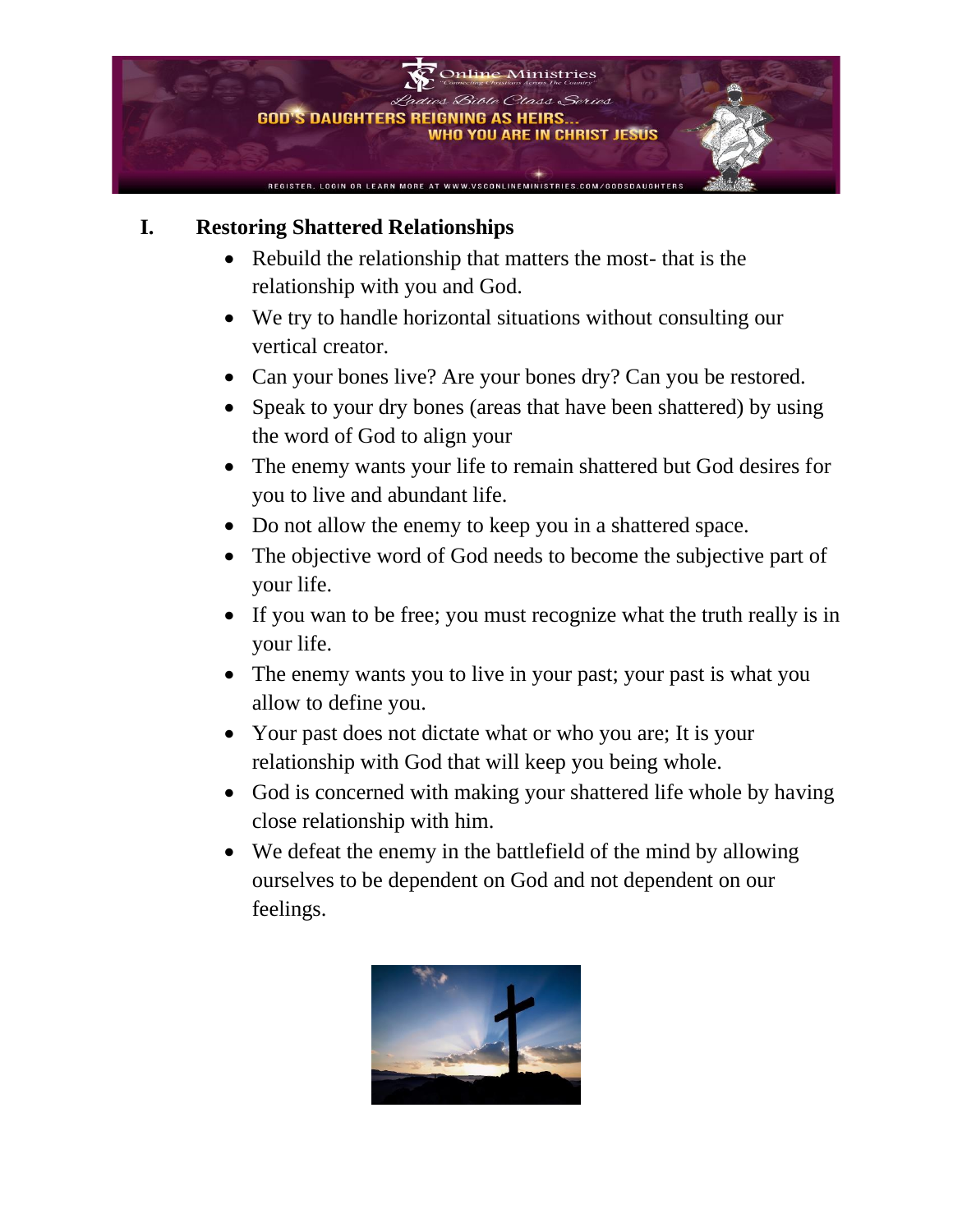

## **2. A Shattered Life- Luke 10: 13-17**

- We all have issues; but Jesus is the answer to any issue that we may go through.
- If you want to break your shattered life we must be in the right place at the right time.
- Satan will try to keep you in the bent over state of being shattered; but Christ came and defeated all things.
- If we stay connected with Christ, we can overcome any issues that arise in our life.
- What are you bound too?
- What are you not allowing to let go of so that you can be free and not shattered?

#### **3. Physically Bound, set Free**

- When we give ourselves over to Christ, we become free in Christ.
- You can be set free from those things that have you bound and shattered.
- Remember your issues do not move you.
- You can be set free from whatever might be trying to bind you.
- Forget your past; live a fruitful abundant life through Christ!
- God brings about restoration for all things that may have you bound.
- The enemy keeps those things in your past; in the forefront of your mind so that he can poison your future.
- Do not give in so that you can remain free!

#### 4. **Restoration**

- God will restore you.
- Being free; does not mean that your past will not be erased from your memory it means that your past no longer has a hold on you.
- Stop looking at your past and focus on your future!
- Be willing to run this Christian race.
- Bury your past and look to Jesus to give you an abundant life!
- Detach, change your focus, look towards your future.